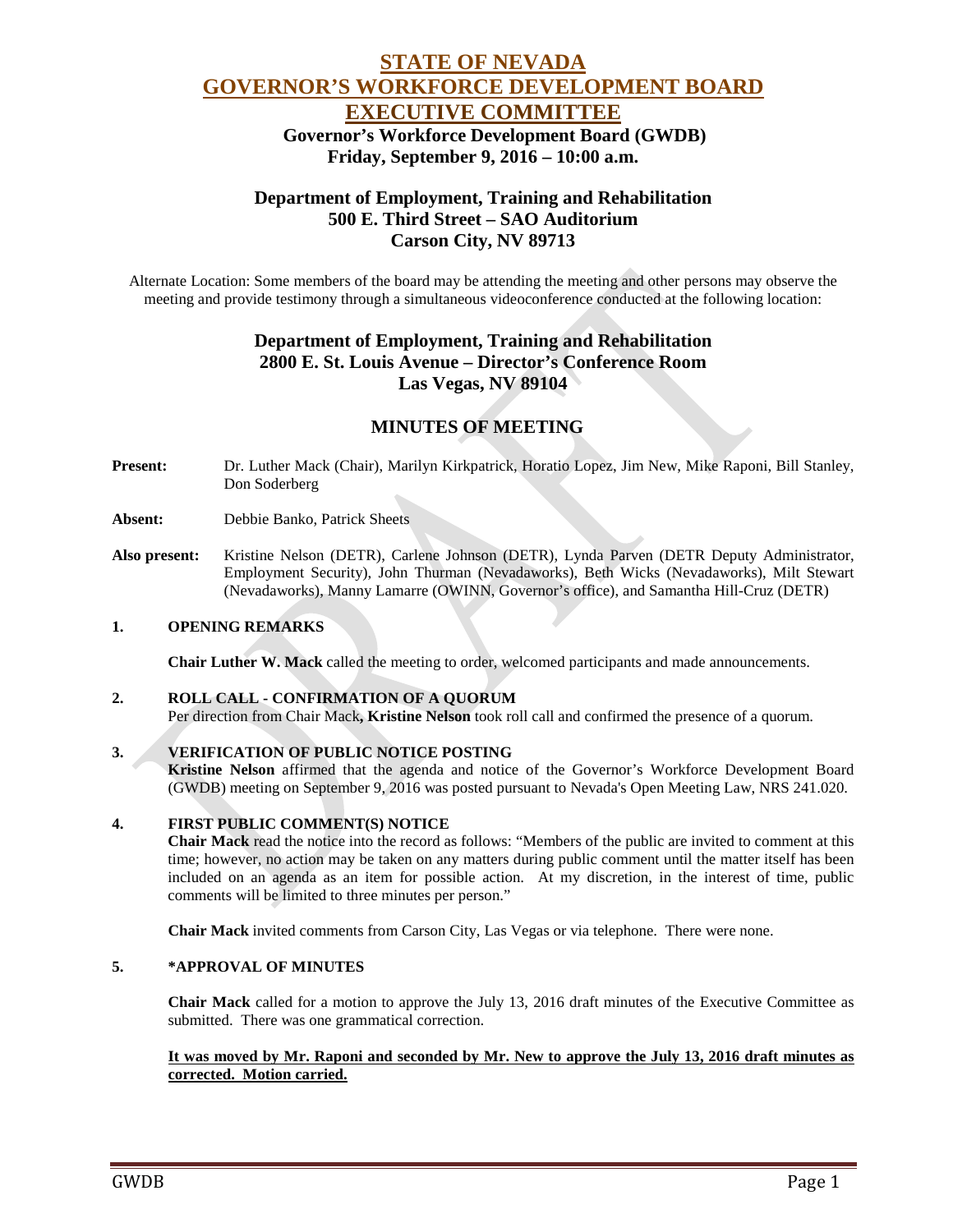#### **6. \* FOR POSSIBLE ACTION – Nevadaworks' Local Plan – Approval of the Northern Local Workforce Development Board's Local Plan**

**Lynda Parven (DETR Deputy Administrator, Employment Security)** stated that Agenda Item 6 for Nevadaworks' Local Plan meets the requirements of the ACT (WIOA) and is alignment with the State Plan.

#### **It was moved by Mr. New and seconded by Mr. Raponi to approve the northern Local Workforce Development Board's Local Plan.**

#### **Discussion:**

**Mike Raponi** made two corrections, the first on page 6, second paragraph to read "During the 2014/15 school" year." Secondly, where it is stated that 38 students dropped out of school every day, it should read "every school day."

**Horatio Lopez** asked how many subcontractors or consultants are in place to facilitate the Local Plan in northern Nevada. **John Thurman, Nevadaworks** estimated that there are 17 adult dislocated worker and youth service providers throughout the 13 counties in northern Nevada.

**Marilyn Kirkpatrick** asked whether the list of service providers is posted. **Mr. Raponi** replied that the list of service providers with their contact information and services available is on the website.

**It was moved by Mr. New and seconded by Mr. Raponi to approve the amended motion to approve the northern Local Workforce Development Board's Local Plan as corrected. Motion carried.** 

### **7. \*FOR POSSIBLE ACTION – Workforce Connections' Local Plan – Approval of the Southern Local Workforce Development Board's Local Plan**

**Lynda Parven** stated that Agenda Item 7 for Workforce Connections' Local Plan meets the requirements of the ACT (WIOA) and is alignment with Nevada's Unified State Plan.

**Mike Raponi** stated that the MOU is currently with the Deputy Attorney General and technically has not been finalized. It is anticipated to be finalized and is currently under joint review. **Lynda Parven** pointed out that the attachment lists it as a draft MOU.

**Jim New** asked whether there are any anticipated issues, in view of the fact that a vote of approval refers to a draft version. **Mr. Raponi** replied that he anticipates no issues; however he will follow up with the Deputy Attorney General regarding the status of the process. All of the involved agencies have vetted and approved the Local Plan.

#### **It was moved by Mr. New to approve the southern Local Workforce Development Board's Local Plan contingent upon approval of the MOU.**

#### **Discussion:**

**Ms. Kirkpatrick** stated that she was unaccustomed to passing a motion preemptively, in the hopes that the final plan will be approved as written. There are concerns regarding abiding by the open meeting law requirements. **Ms. Nelson** stated that if this committee approves the Local Plan, it still goes to the State Board's meeting on October 20th for ratification. This particular plan still must be approved by the local elected officials, which will occur on the 13th. This committee would be approving the plan contingent upon the local elected officials' approval in either case. If there are changes or the MOU is not settled at that point, the plan will not be ratified at the State Board meeting. If changes are made by the local elected officials, the approval would change from a ratification to a review and then approval by the full State Board, rather than just the ratification.

## **Ms. Kirkpatrick seconded. Motion carried.**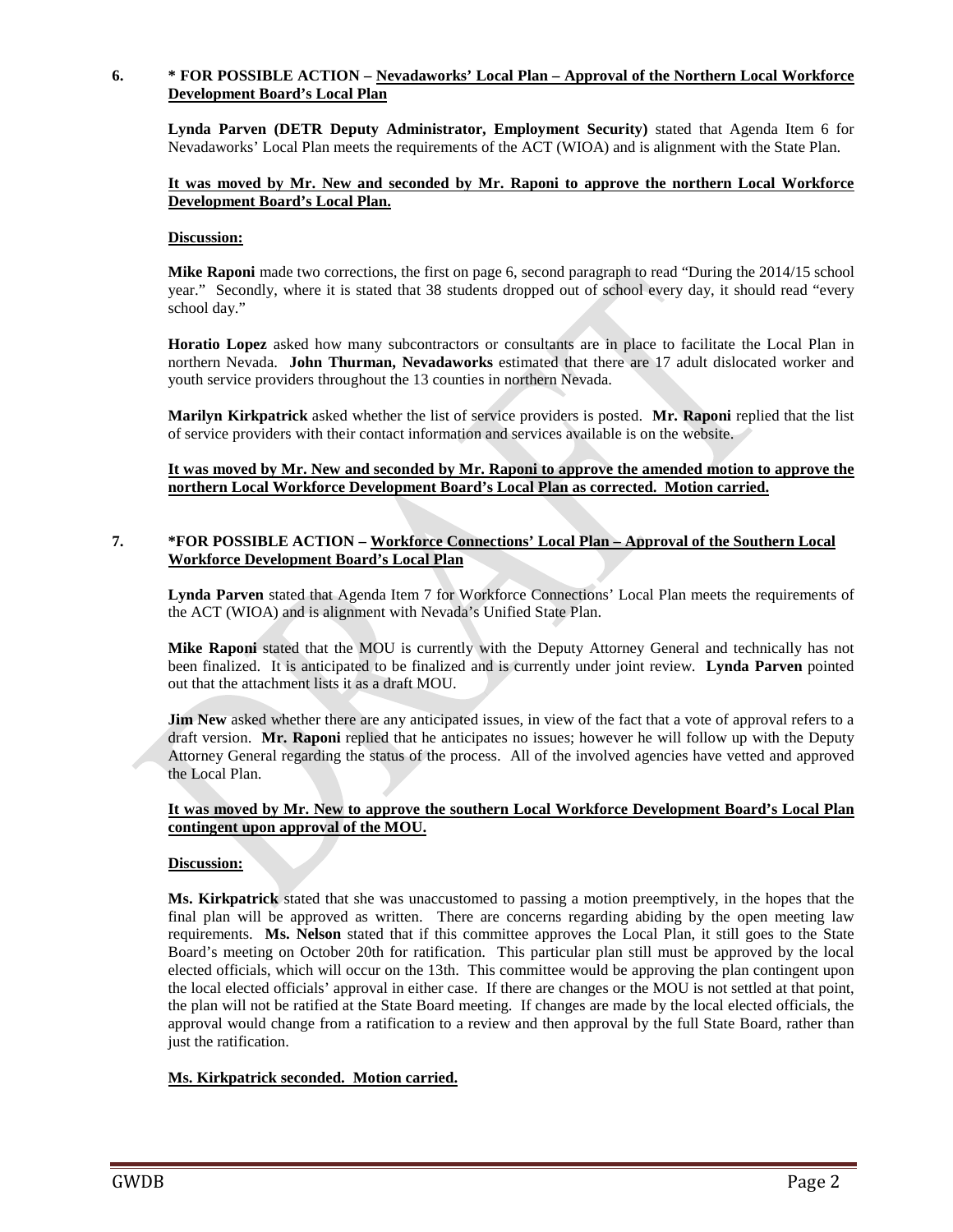#### **8. \*FOR POSSIBLE ACTION/DISCUSSION – Nevada State Compliance Policy Revisions (WIOA)**

**Ms. Parven** reviewed the State Compliance Policy Revisions.

**8(A) Policy 1.14:** Details the requirements for on-the-job (OJT) training and customized training, which are strongly encouraged under WIOA.

**Bill Stanley** referred to the OJT section regarding apprenticeship programs. He asked how many registered programs there are and how many individuals are actually being placed into a registered apprenticeship program through the youth outreach programs. **Ms. Parven** stated that this information was not on hand, but she would provide it subsequent to the meeting.

**Mr. Stanley** asked what other OJT programs are offered in the State. **Ms. Parven** stated that OJT is offered through the providers of the WIOA Title I contract; there are contracts with various businesses throughout the State. **Mr. Stanley** requested statistics in this area also.

**Ms. Kirkpatrick** asked whether OJT students are tracked to ensure that training has actually led to a full-time job. **Ms. Parven** confirmed that the policy includes tracking of retention for four quarters. Businesses are also not required to report the field in which a person is working when they report their wages. Therefore, there is currently no mechanism to track whether a worker is working in the field in which for which they received training. **Don Soderberg** suggested a more expansive briefing on the scope of OJT and apprenticeships.

**Mr. Stanley** stated that many of the state apprentice board apprenticeships are not driven by a single employer but multi-employer groups through trust funds. The compliance policy most often refers to an employer in single form. The multi-employer groups are operated under and funded by trust funds and regulated by the Nevada Apprenticeship Committee. He expressed concern now that DETR is contributing towards the cost of OJT training programs that it be allowed to take some credit for this. **Mr. New** noted that the Executive Committee and the GWDB have responsibility for apprenticeship; however, the governance rests with the Labor Commissioner's Office with the State Apprenticeship Council. He agreed with Mr. Soderberg that it would be helpful for this Board to spend time discussing the complexities of the apprenticeship approval process and funding processes. In addition, it may wish to recommend changes during the upcoming legislative session.

**Carlene Johnson (DETR)** added that registered apprenticeship and OJT will be covered in a separate state compliance policy, as it is a much more complex process. Policy 1.14 is specific to regular OJT or customized training. Registered apprenticeship will be covered in much greater detail in an alternative state compliance policy, which is scheduled to be included for the next Executive Committee meeting.

**Mr. Thurman** clarified that the four quarter tracking begins after the individual has completed all training, including OJT and finished with all services provided under Title I.

**Mr. Raponi** asked for Mr. New's clarification on comments on apprentice governance. **Mr. New** replied that the State Apprenticeship Council is organized under the Labor Commissioner's Office, whereas this Workforce Development Board has apprenticeship representation as well. He questioned whether the understaffed Labor Commissioner's Office should continue to organize the State Apprenticeship Council.

**Ms. Kirkpatrick** inquired whether OJT dollars could be used for administrative data collection and suggested possibly using interns to track information. She further suggested a future meeting where all Executive Committee members could participate in person to discuss these issues. There was consensus for the desire for a more comprehensive conversation.

#### **It was moved by Mr. Stanley and seconded by Mr. Lopez to approve State Compliance Policy 1.14. Motion carried.**

**8(B) Policy 1.4:** In regards to the one-stop delivery system. This policy was approved by the GWDB on July 21st, 2016. One change was made to the bottom of page 5 and the top of page 6, which adds a sentence regarding an appeal process.

#### **It was moved by Mr. New and seconded by Mr. Raponi to approve State Compliance Policy 1.14.**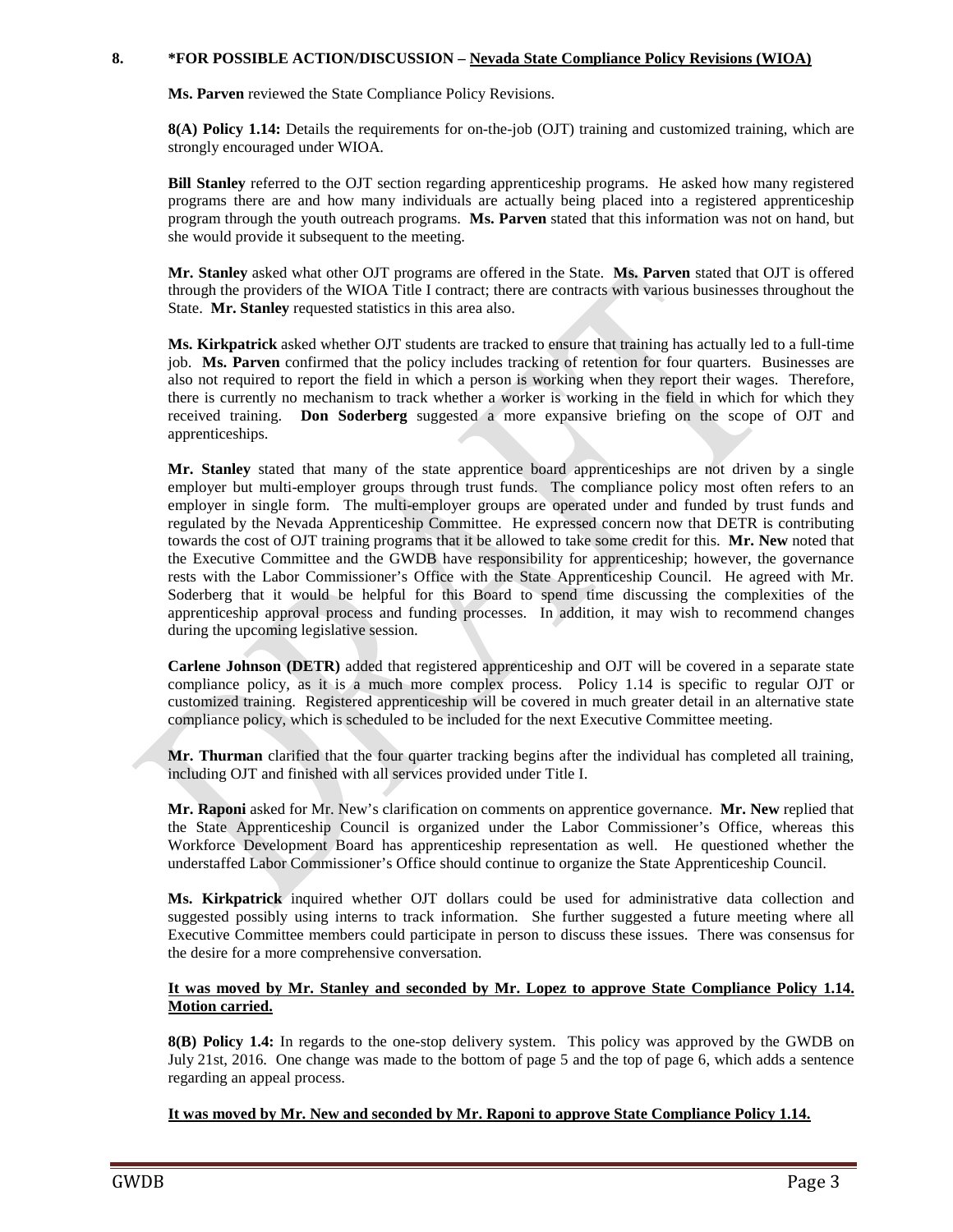#### **Discussion:**

**Mr. Lopez** asked that more information on entrepreneurship business startups be provided at an upcoming meeting. **Ms. Parven** agreed to do so.

### **Motion carried.**

**8(B) Policy 2.4:** Details the requirements for use expenditures under WIOA. Major changes under WIOA require that 75 percent of youth funds be spent on out of school youth and that 20 percent of young funds are required to provide work experience. A typo on the last page of the policy will be corrected.

**Mr. Stanley** referred to career pathways and pre-apprenticeship programs on page 1 under background and asked whether they include an OJT component. **Ms. Johnson** replied that this is correct. For the youth population, there are work experiences not necessarily tied to employment at the end, as most youth do not have a concrete plan for career choices. Through completion of work experience and pre-apprenticeship programs, they are better able to determine a career path choice.

**Mr. Soderberg** referred to page 6 and noted that the federal system has money passing through DETR's hands to local boards. In this section, there is a new concept, where local boards are allowed to spend 10 percent of the funds on their own. In a sense, this is an experimental process, and the local boards will be watched closely to determine if the money is being spent wisely and effectively. **Mike Raponi** asked whether the 10 percent reflects true administrative-related costs or whether some goes to the programmatic side to monitor local provider programs. **Ms. Parven** clarified that the 10 percent has nothing to do with cost. It is an amount that can be provided in services directly by the board versus a provider. It is not reflective of administrative costs versus program costs. **Mr. Stanley** asked how this affects the funding formula for inschool, out-of-school youth with the 80/20 split. **Ms. Parven** replied that this does not affect those formula totals. These funds must serve out-of-school youth and do not impact the split.

### **It was moved by Mr. New and seconded by Ms. Kirkpatrick to approve State Compliance Policy 2.4 as corrected. Motion carried.**

## **9. \*FOR POSSIBLE ACTION/DISCUSSION – Governor's Workforce Development Board Bylaws Revision**

**Manny Lamarre (Director, Governor's Office for Workforce Innovation (OWINN),** addressed the proposed revisions to the Governor's Workforce Development Board Bylaws. An example of the revisions is the change from Governor's Workforce Investment Board to Governor's Workforce Development Board. Other changes include citations of WIOA and WIA, further defining of Section 3.3 in reference to the definition of a quorum as well as updates with Executive Order 2016-08, which establish the Executive Committee as well as the revision of the Industry Sector Councils via Executive Order.

**Ms. Kirkpatrick** asked whether there is an expiration date on the Executive Order and whether such expiration would affect the Bylaws. **Mr. Lamarre** explained that the Executive Order goes through June, 2017. The Governor has stated that there is a budgetary Bill Draft Request (BDR) to establish OWINN as a permanent office, which ensures that the work and support for the Industry Sector Councils continues.

**Mr. New** referred to page 6, Section 3.3 referencing GWIB and as a housekeeping suggestion, this be replaced with state board for purposes of consistency. He also clarified that the membership for the Executive Committee clearly outlines representation from higher education and the K-12 system. However, in looking at the membership for the broader state board, it does not identify representation specifically from these two groups. There is a catch-all category for membership of the broad state board that says "any other representation that the Governor may deem necessary." The assumption is the Governor is free to appoint representation from higher education and K-12; however the membership on the Executive Committee seems to tie the Governor's hands by requiring him to appoint from higher education and K-12. **Mr. Raponi** agreed and suggested the need for clarification. He referred to the language under Section 2.1 and noted that it is dictated by WIOA. In terms of Executive Committee membership, he referred to number 7, "Other representation the Governor may deem necessary," or under 6, "Representatives of state government."